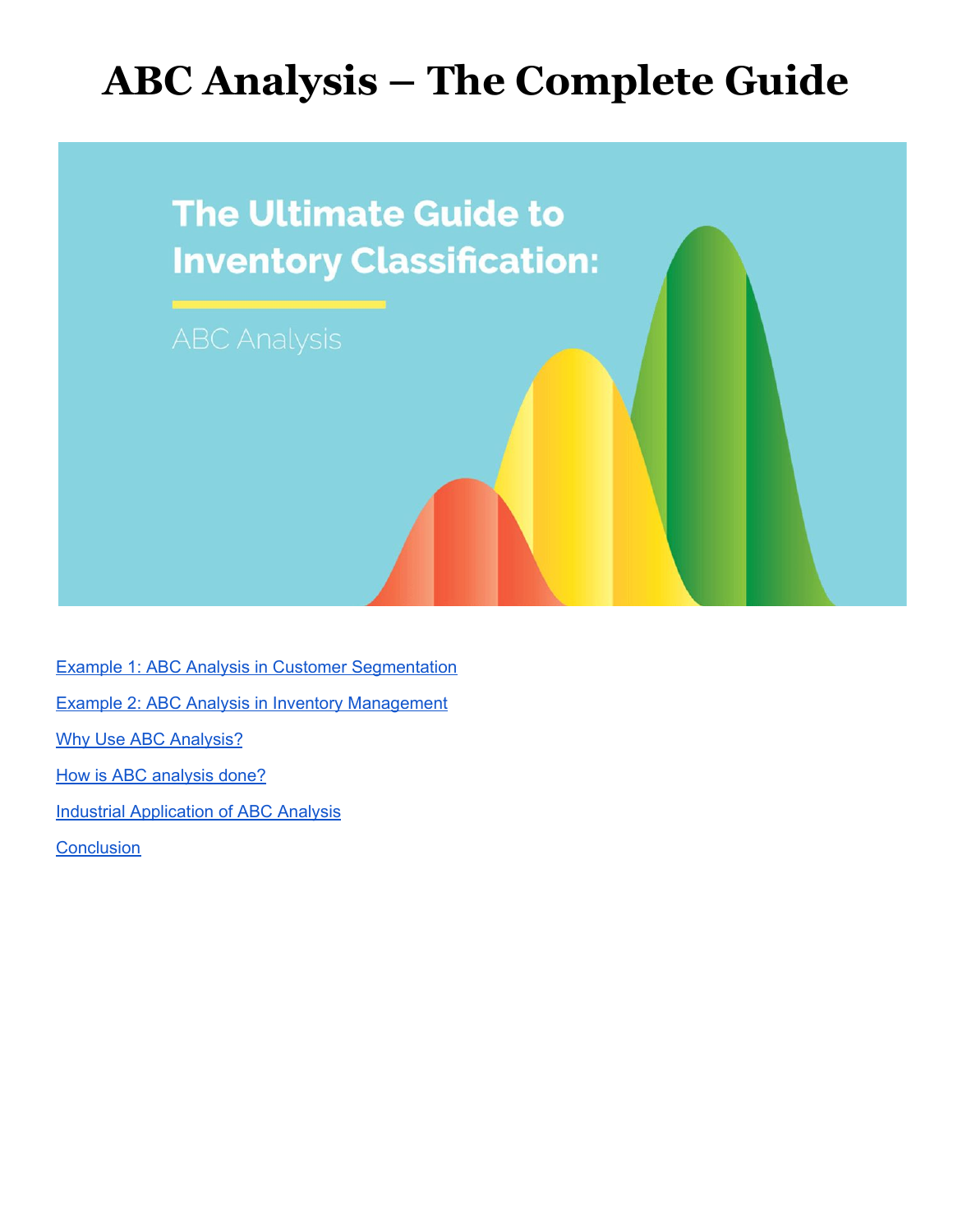

**ABC analysis** is derived from the term **["The Pareto Principle"](https://en.wikipedia.org/wiki/Pareto_principle)** named after an Italian economist Vilfredo Pareto, also called the 80/20 rule. This principle suggests that 80% of the total output is generated only by 20% of the valuable efforts.

When it comes to stock or **[inventory management](https://www.orderhive.com/inventory-management.html?utm_source=Stephen_knowledge_center&utm_medium=ABC%20Analysis)**, ABC analysis typically segregates inventory into three categories based on its revenue and control measures required: **A is 20% of items with 80% of total revenue and hence asks for tight control; B is 30% items with 15% revenue; whereas 'C' is 50% of the things with least 5% revenue and hence treated as most liberal.**

Any particular company's numbers may be different but have a similar distinguishable pattern. This analysis aims to draw managers' attention on the critical few (A-items) and not on the trivial many (C-items) and focusing its inventory control efforts on those particular items where it will have the most significant effect.

As a purchasing manager, understanding your sales over a certain period will help you evaluate and segregate which product belongs in which category i.e., A, B, or C. This will also assist the purchase manager in analyzing what to buy, and in what quantity.

**Category A** is the smallest, always reserved for the biggest moneymakers. It represents the highest quality, most valuable products, and customers that you have. **Such products will contribute**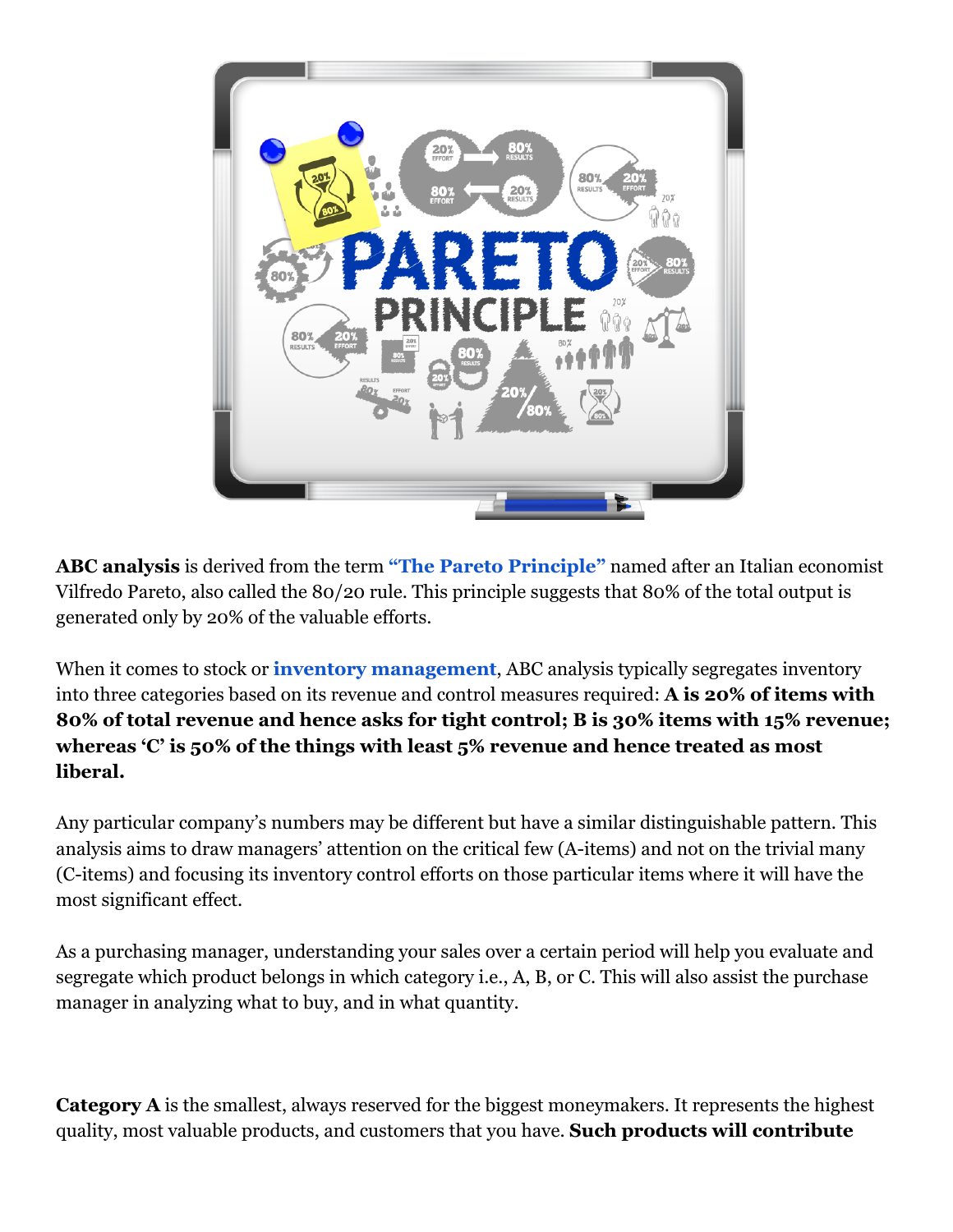#### **heavily to the overall profit without costing much when it comes to the seller's resources.**

**Category B** products are less critical than Category A products and more critical than Category C products. So stay in the middle. This category, in particular, holds the potential to either get moved into category A if the sales are good, or can even slip down to category C.

**Category C** items are marginally valuable. These products will help you to continually run your business, with a fixed and steady income, but don't individually contribute much value to either the seller or to the business.

# <span id="page-2-0"></span>**Example 1: ABC Analysis in Customer Segmentation**

ABC analysis can also be performed for the customer or client base to understand the market and strategize your business plans. ABC analysis for customers can be based on four primary metrics: **revenue potential, support costs, sales revenue, and contribution margin.**



Only the high paying customers are welcomed!

#### **Implementing the ABC Analysis for Customers**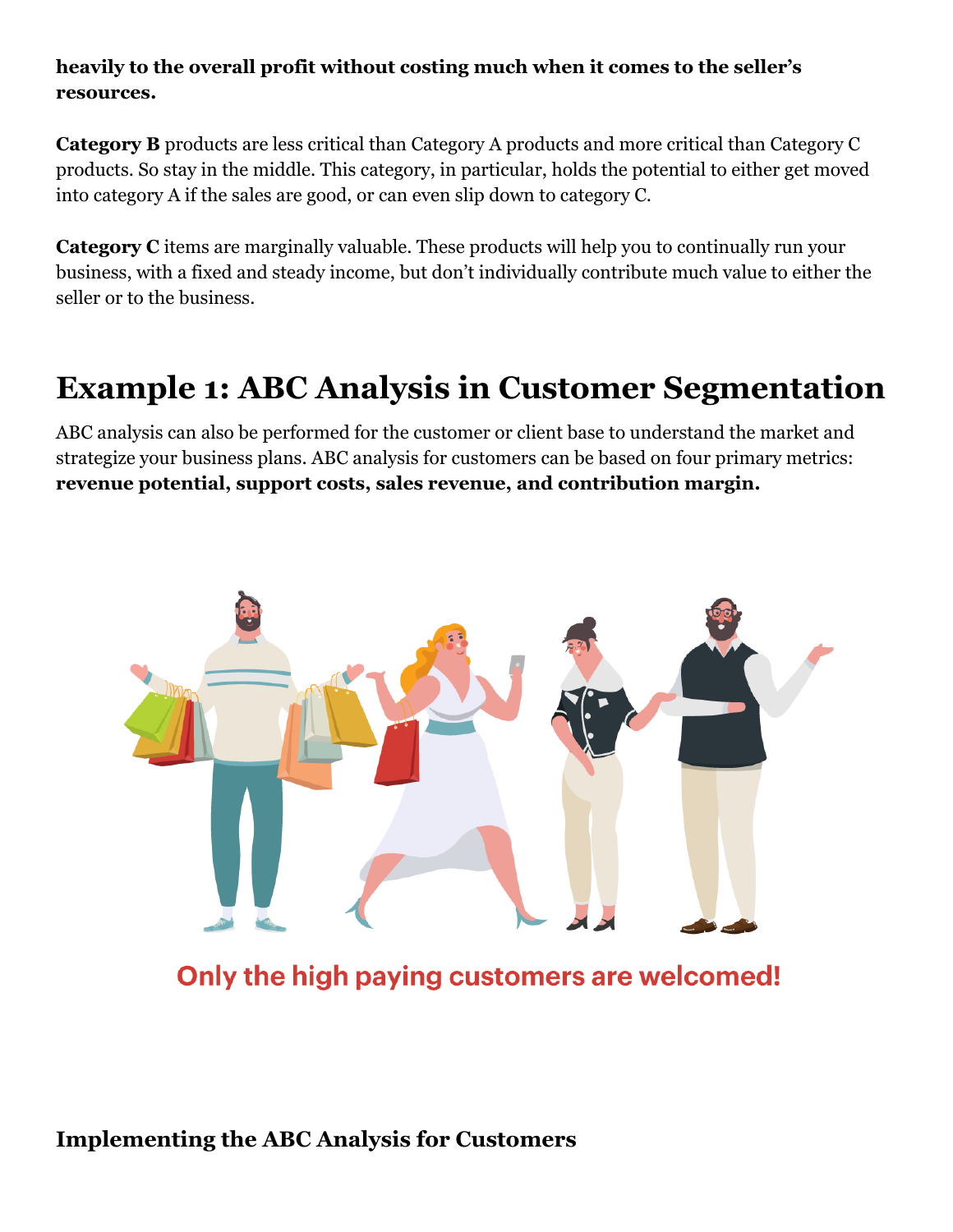Implementation of ABC analysis for your customers can start by creating charts based on the four different categories that are classified above. Once the charts are prepared, compare them, especially the sales revenue and contribution margin charts. Rank your customers and categorize them into A, B, and C.

Your most valuable customers will be in **Category A**. Now, as these customers are the ones that will bring in a lot of revenue and make up a crucial portion of the contribution margin, ideally, they will be close to the limit in terms of revenue potential.

Another set of customers, lesser value, but ones that cannot be neglected, fall in **Category B**. These customers are loyal ones and they will spend a good amount of money with you at regular intervals. However, you can never expect them to be spending much.

The rest of the customers are automatically included in **Category C**. Here, the customers are the ones which turn up once in a while and make a purchase. On the other hand, this can also include frequent customers which make a lot of small purchases. These customers will definitely spend money on your storefront, but will never make much of an impact on your sales and profit. These are customers with less potential.

The sales figures alone can be very misleading when it comes to analyzing your customers. Seeing a customer who makes a purchase once or twice a week for a small amount can certainly goof you up into thinking that they are valuable when they are actually not.

Instead of the sales figures, drive your perspective more towards the actionable data. This will enable you to take actual decisions that will boost your revenue.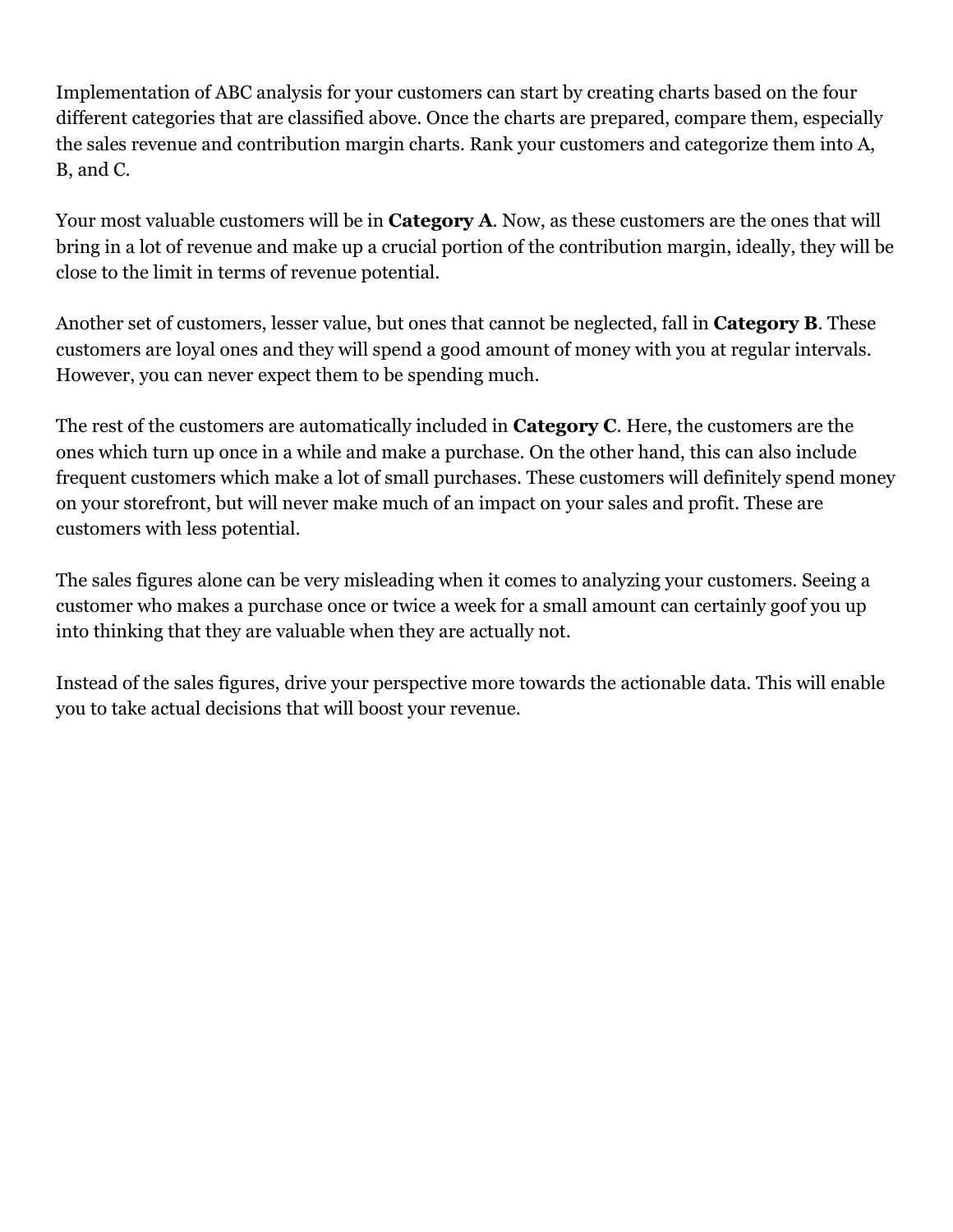# <span id="page-4-0"></span>**Example 2: ABC Analysis in Inventory Management**

Lisa has a business of sweaters, and over time, her business has achieved tremendous success. Lisa, in search for varieties and additions to her sweater inventory, has filled in 180 types of sweaters instead of just 50 types. She now realizes that this business is seasonal, and she has already invested a lot. After thorough research on how the problem mentioned above can be streamlined, Lisa implemented the ABC inventory categorization in her business model.

She was finally able to allow her business to visualize those areas wherein more profit was expected.



Now, as Lisa already had too many options to organize into three categories: Category A, B, and C, depending on their selling ratio, price, demand, etc.

**Category A** – The sweaters that fall under this category are the ones that are most important to the company. They can either be the ones that are highly in demand, the ones that are generating the most revenue, or the ones falling under the hottest trend for the season.

**Category B** – These sweaters are essential to the company, but not as much as the ones in category A. A smaller market or lesser comparative demand are some of the reasons. For example, Christmas sweaters are mostly sold during the season and not very much before or after that. But yes, during the seasons, the sales do go up. Lisa can neither neglect such sweaters, nor can she make much profit when not in season. Hence, category B.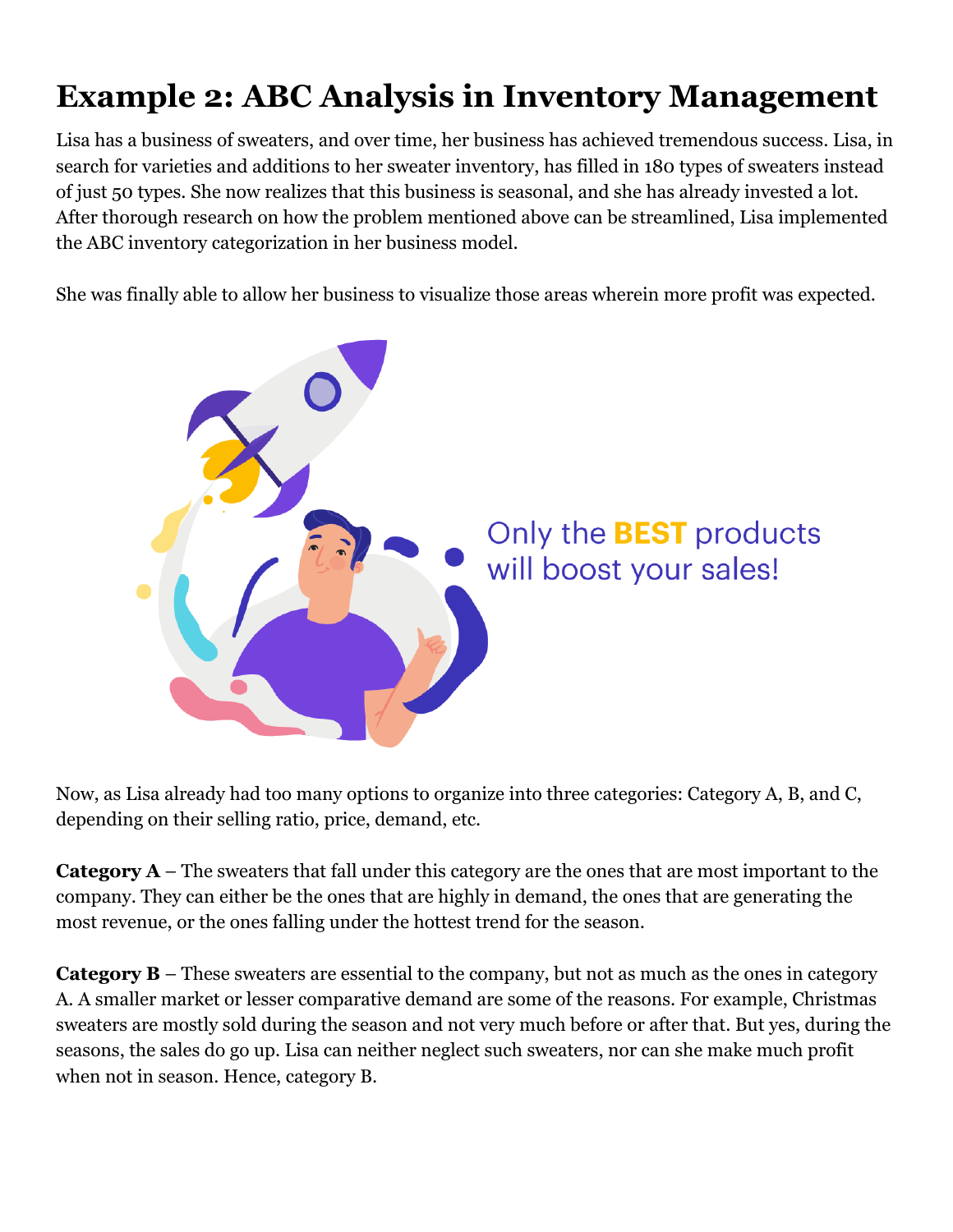**Category C** – This category includes the products that are neither in category A nor category B. Lisa doesn't wish to put in more effort to sell off these sweaters as they are not of high value to the company.

Odd sizing, color combinations, patterns can be the possible reasons for Lisa to put these sweaters in category C.

# <span id="page-5-0"></span>**Why Use ABC Analysis?**

There are 6 reasons why a business should opt for ABC analysis...

# **#1 End-of-life management**

When it comes to a product, there is always a lifespan: launch, growth, maturity, and decline. The moment a product reaches the maturity stage, it might get declined sooner or later, but for sure. The entire lifespan of the product depends on customer demands. ABC inventory analysis helps a seller to analyze the customer demand for a particular category of product and then manage the stocks accordingly. The maturity and decline period for every product is different. More customer demand, the chances of declination are pushed further. Lesser the market, sooner will it be declined.

# **#2 Supplier Negotiation**

When it's all about getting the category A products sourced, it is understood that 70-80% of the money is about to be invested in those suppliers. Negotiation is always a must. There are chances when a supplier might make a nod to your offer, but do not back off. You can still make offers like reducing the down payment, providing free shipping, etc. Try to make it win-win for both yourself as well as the supplier, and there are chances that you might just win the deal. Saving more on category A products can bring more profits to your business.

## **#3 Inventory Optimization**

Inventory optimization is the most crucial reason why ABC inventory analysis is preferred by many businesses. to organize and segregate the products in the inventory as per their revenue and importance. The products are also categorized as per their demands amongst the customer base.

## **#4 Strategic Pricing**

The ABC analysis of the inventory also brings in much more value to the company when the prices for the products are set strategically. With ABC analysis, the company will easily be able to strategize the costs of the products and then accordingly align them into different categories. More the demand for a product, the wider will be the chances to increase the rates by the seller.

## **#5 Resource Allocation**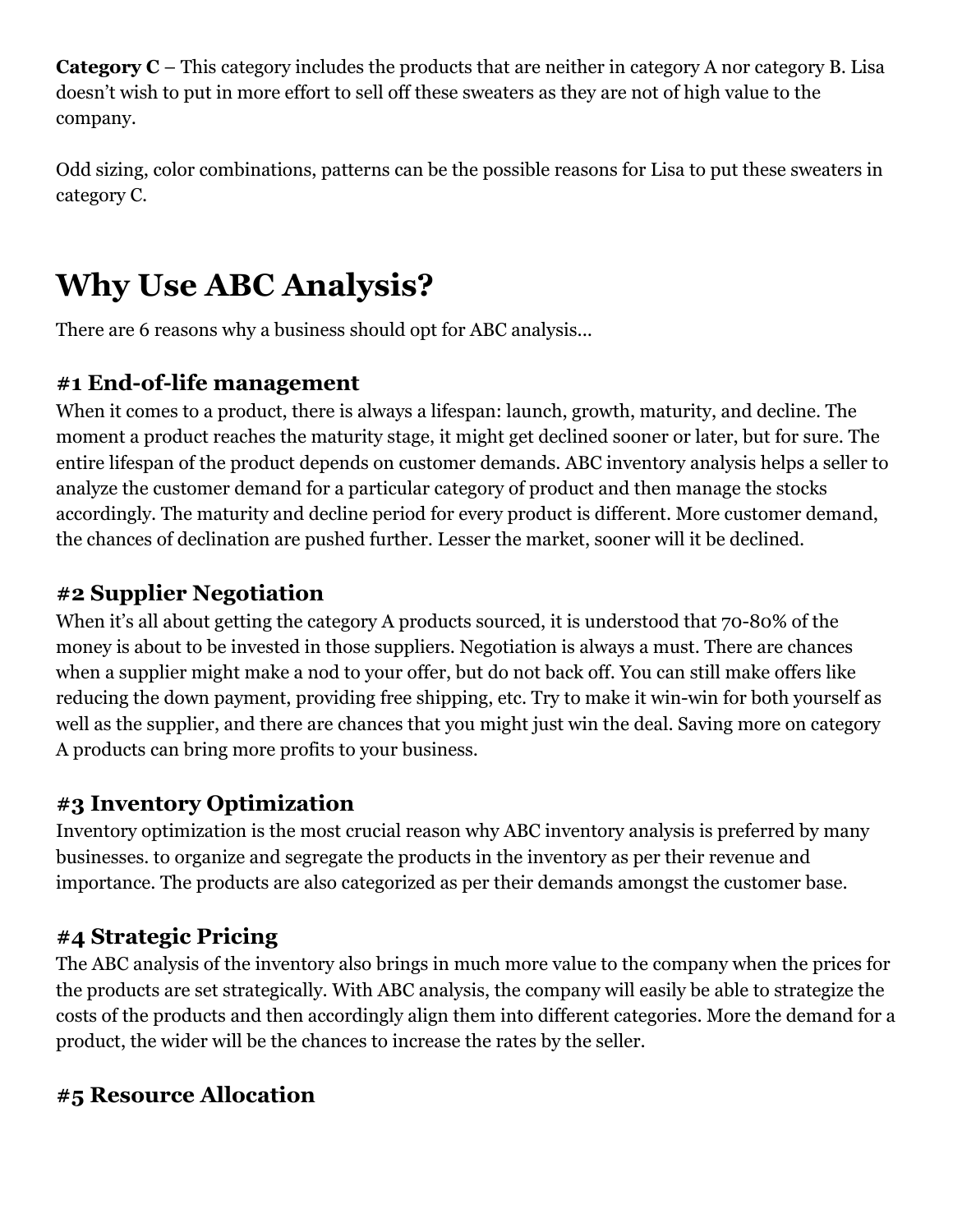While the process of resource allocation is done, category A is highly monitored. If it is noticed that the product from category A is not performing well or is no longer desired by the customers, it can be moved to a lower category i.e., either category B or category C.

#### **#6 Customer Service Levels**

Several factors can affect a product's value or importance – item cost, quantity sold, and margin set. There is no need for unnecessarily crowding your warehouse with the product that has a low margin and is also not sold frequently. In such cases, the ABC inventory analysis lets the planners set service levels based on the product classification. This further makes the supply chain smoother, carrying no additional safety stocks.

# <span id="page-6-0"></span>**How is ABC analysis done?**

Again, there are six steps to understand how ABC analysis is done…

### **#1 Identify what needs to be analyzed and define the success criteria.**

ABC is mainly to be done to achieve two primary goals – to make sure that the supplier rate is as competitive as possible (let that be in exchange for any facility that you are providing) and to increase the cash flow by having the perfect items in the list that your customers need.

### **#2 Collect the data from your inventory that has been analyzed.**

Before you begin to analyze, collect some data that is already available through any accounting tool, related to the annual spending. This can include all the ordering costs, carrying costs, etc. if at all, they are readily available.

#### **#3 Sort your inventory in the decreasing order of impact.**

Rank the items present in your inventory from the ones costing the most to the least.

#### **#4 Calculate the accumulated impact.**

Here, you need to list down all the items in a spreadsheet and calculate the cumulative impact they had on your business. This will be done by dividing the items and their annual costs. This later is added to the cumulative total of the percentage spent annually.

## **#5 Divide your inventory into buying classes.**

Now, you need to bring the 'Pareto Principle' into action. Not to differentiate the products with the 80/20 rule exactly, but with the principle. You will have to negotiate your contracts with the suppliers, strategize the product prices, ensure the availability of valuable products, etc.

## **#6 Analyze the categories and decide accordingly.**